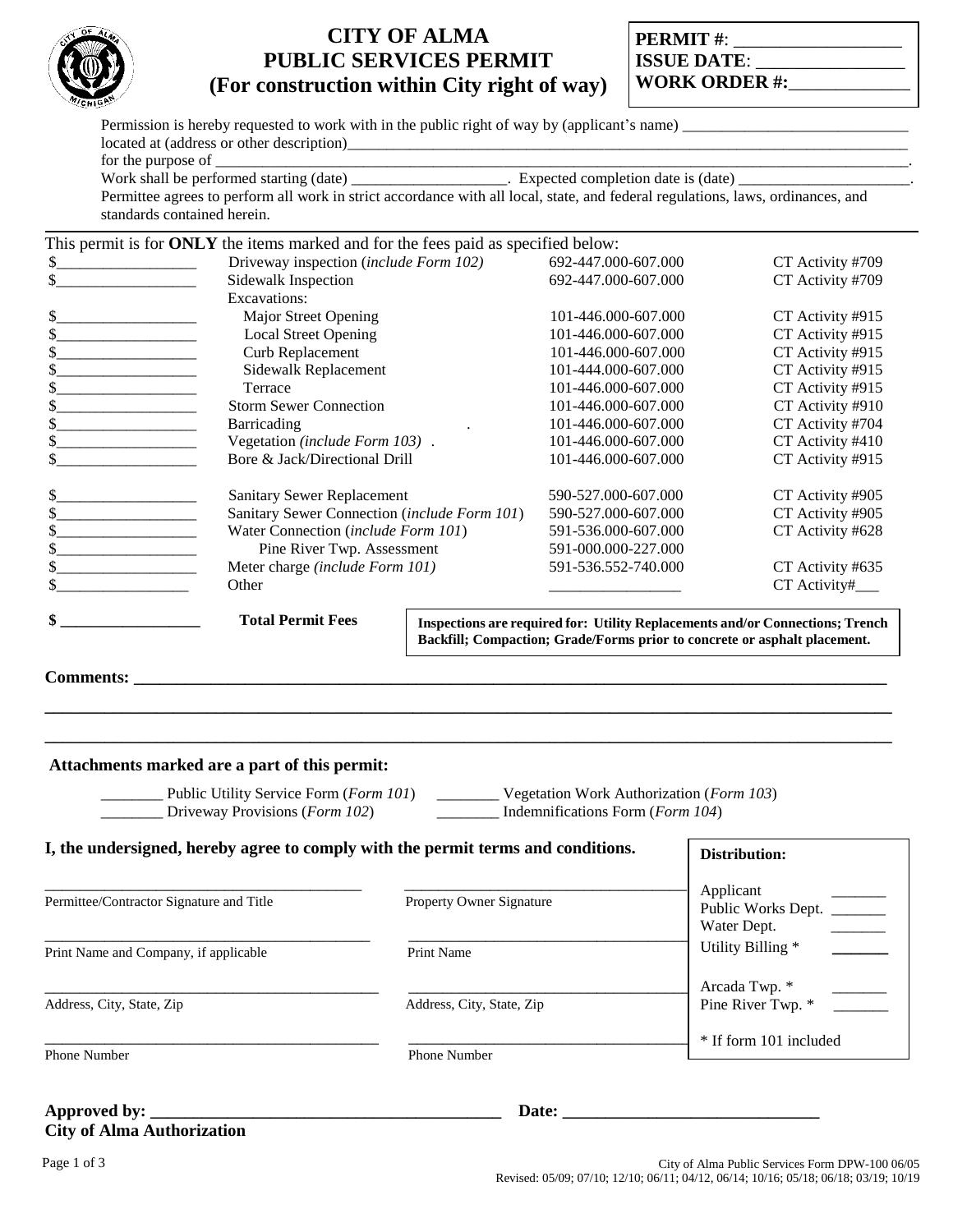#### **City of Alma Standards for Work Performed Within City Public Right of Way**

# **1. GENERAL**

- **A.** All permits must be secured two (2) business days prior to commencement of work. Emergency work with potential for property damage, during non-regular business hours, can be authorized by the Public Works Garage Services Department by contacting Gratiot County Central Dispatch at 875-4128. All work authorized must be confirmed by obtaining a permit the first business day following.
- **B.** Call Miss Dig three (3) working days (72 Hours) before digging at 1-800-482-7171.
- **C.** Permittee must coordinate required City Services and Inspections prior to commencement of work during regular business hours with the applicable City Department as follows:

| Excavation:                  | <b>Public Works Garage Services</b> | 463-8339 |
|------------------------------|-------------------------------------|----------|
|                              |                                     | 463-8339 |
| Road Closure/Barricading:    | <b>Public Works Garage Services</b> |          |
| Driveway/curb/or sidewalk:   | Engineering                         | 463-8346 |
| Storm or Sanitary Sewer Tap: | <b>Public Works Garage Services</b> | 463-8339 |
| Water Tap:                   | Water Treatment/Distribution        | 463-8349 |
| Vegetation:                  | <b>City Forester</b>                | 463-8901 |

- **D.** Permittee shall save harmless the City of Alma against any and all claims for damages arising from operations covered by this permit. Permittee shall at all times during the work authorized by the permit maintain in full force and effect Comprehensive General Liability coverage in the total aggregate amount of \$500,000. The insurance policy shall name the **City of Alma as additional insured** to protect it's interest. Permittee shall provide a Certificate of Insurance as evidence insurance has been procured and in force.
- **E.** All work required of the permit shall be completed within 30 days of issuance unless otherwise authorized.
- **F.** The City of Alma may initiate corrections to the permittee's operations to insure the health, safety and welfare of the general public. All costs associated with doing so shall be the pemittee's obligation.
- **G.** Permit fee(s) will be increased by a factor of 1.5 for all services or inspections desired after normal business hours.
- **H.** All permits issued are revocable for failure to comply with permit conditions.

#### **2. TRAFFIC CONTROL**

- **A.** All traffic control signing and barricading as required by the City of Alma is the responsibility of the permittee. All such traffic control shall be in place before any construction, or demolition work is started. All signing and barricades shall meet the requirements of the current edition of the Michigan Manual of Uniform Traffic Control Devices.
- **B.** Barricades are required along sidewalks, alleys, and public streets in all areas where excavations, stored materials and equipment are located**. Barricading permit fees are applicable for activities unrelated to excavations.**
- **C.** Full street closures for utility repair or replacement shall not be commenced by the applicant without the permission of the City of Alma's authorized agent. Full street closures require Type III barricades with Road Closed Signs.

#### **3. REMOVAL OF HARD SURFACES**

- **A.** All hard surfaces shall be removed and disposed of by the permittee.
- **B.** All hard surfaces shall be either saw-cut 100% through the material or removed at an existing construction joint, to provide a straight, square edge for patching materials.
- **C.** Curbs may be cut and removed in the length required but not less than five feet in length.
- **D.** Concrete sidewalks shall be removed to an existing control joint.